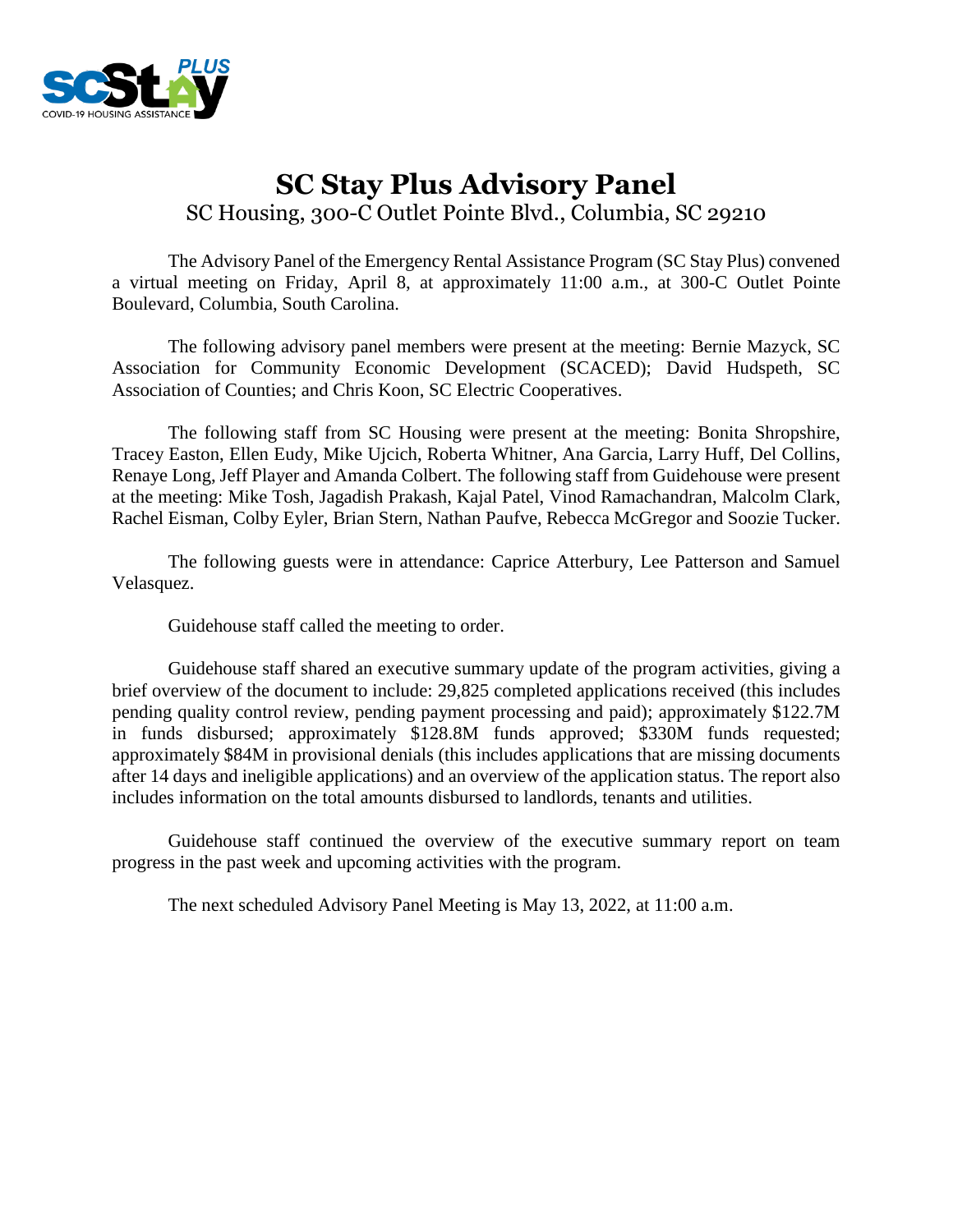



**Weekly Advisory Panel Report**

#### **Friday, 04/08/2022**

**Executive Summary,**

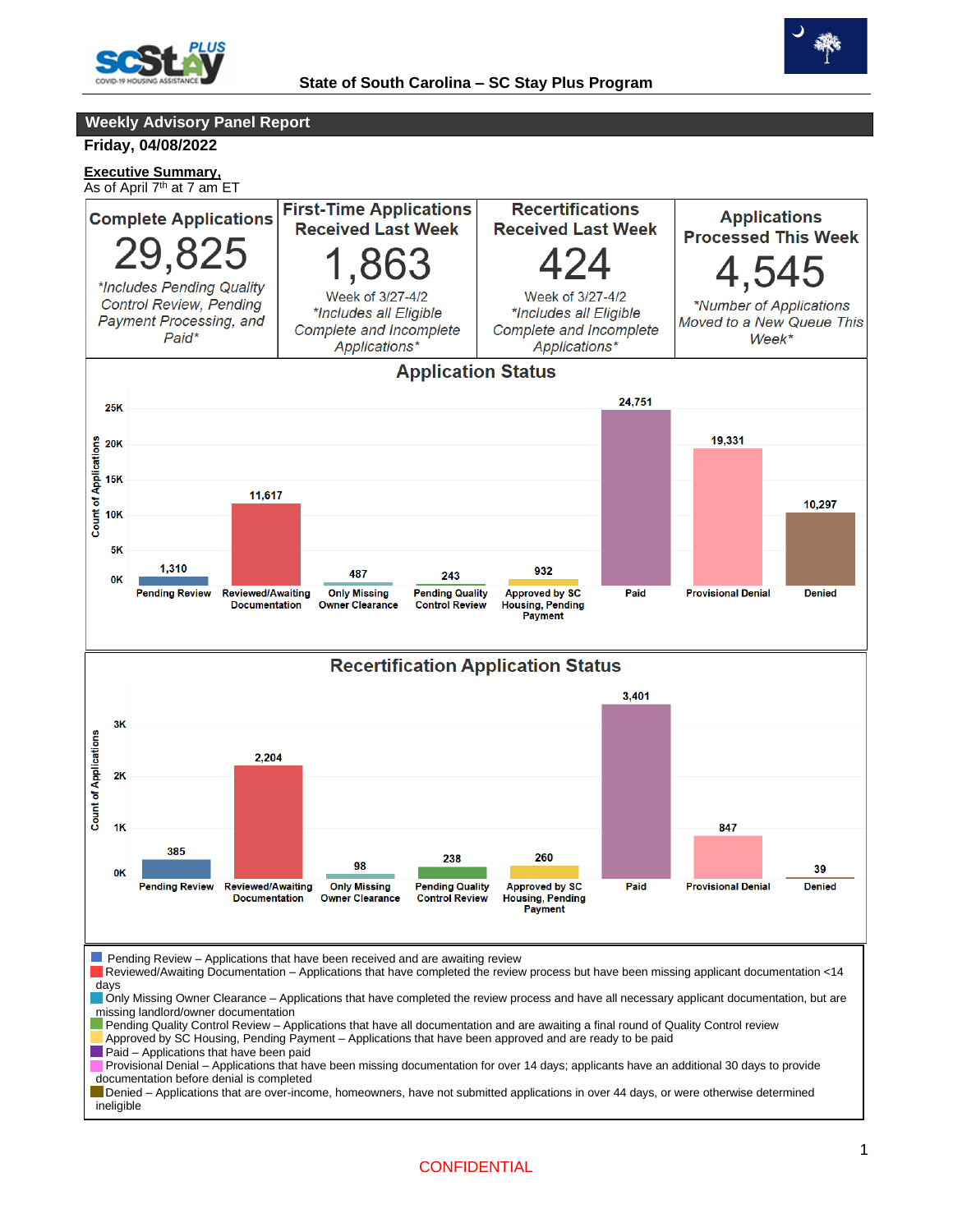



- Not presented here: 14,099 applications from excluded counties or duplicates
- 90,539 total applications received



**Funds Disbursed by Recipient**

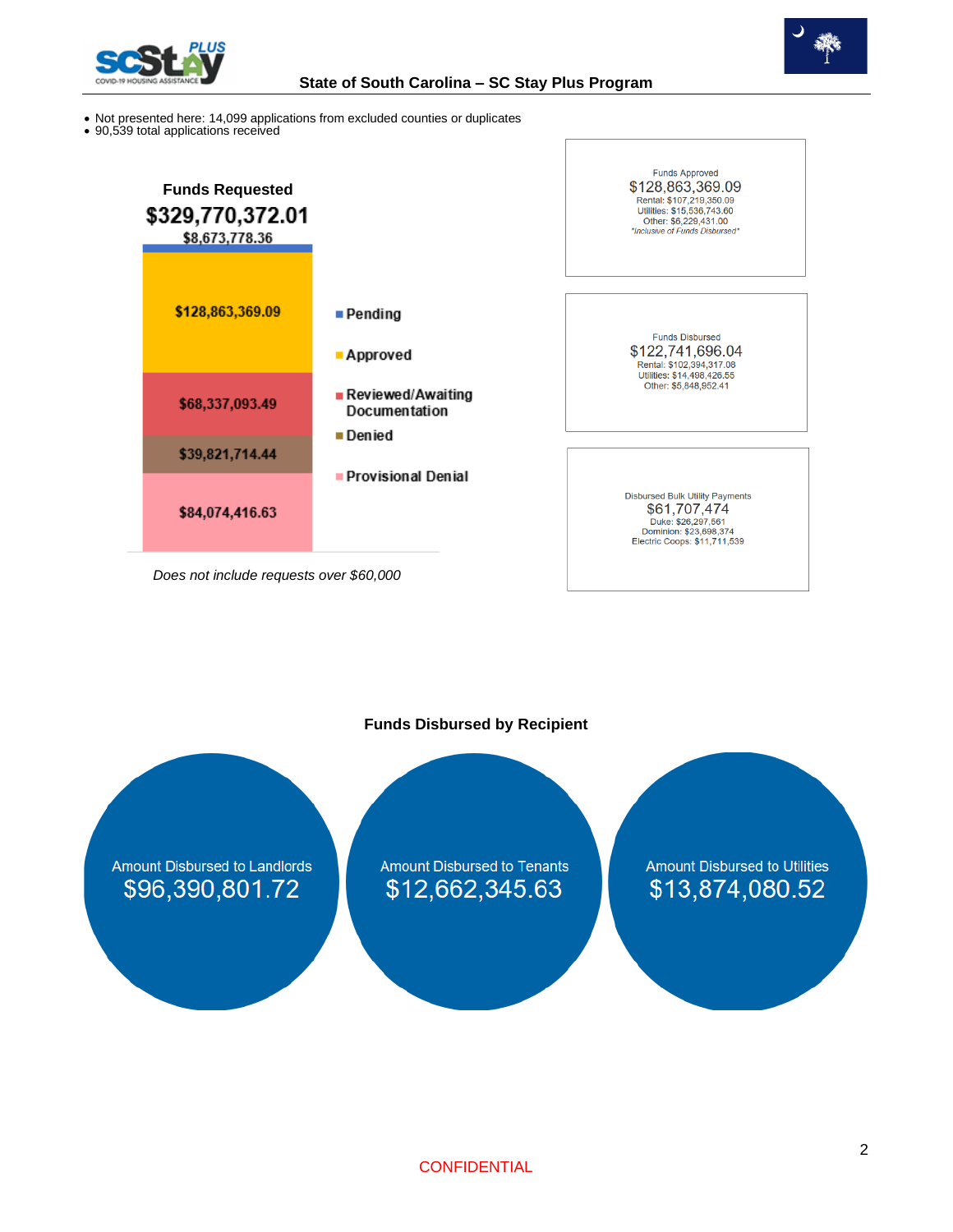



**Applications Received by County**

\*Locations where Boots on the Ground support was provided for the week of 4/3-4/9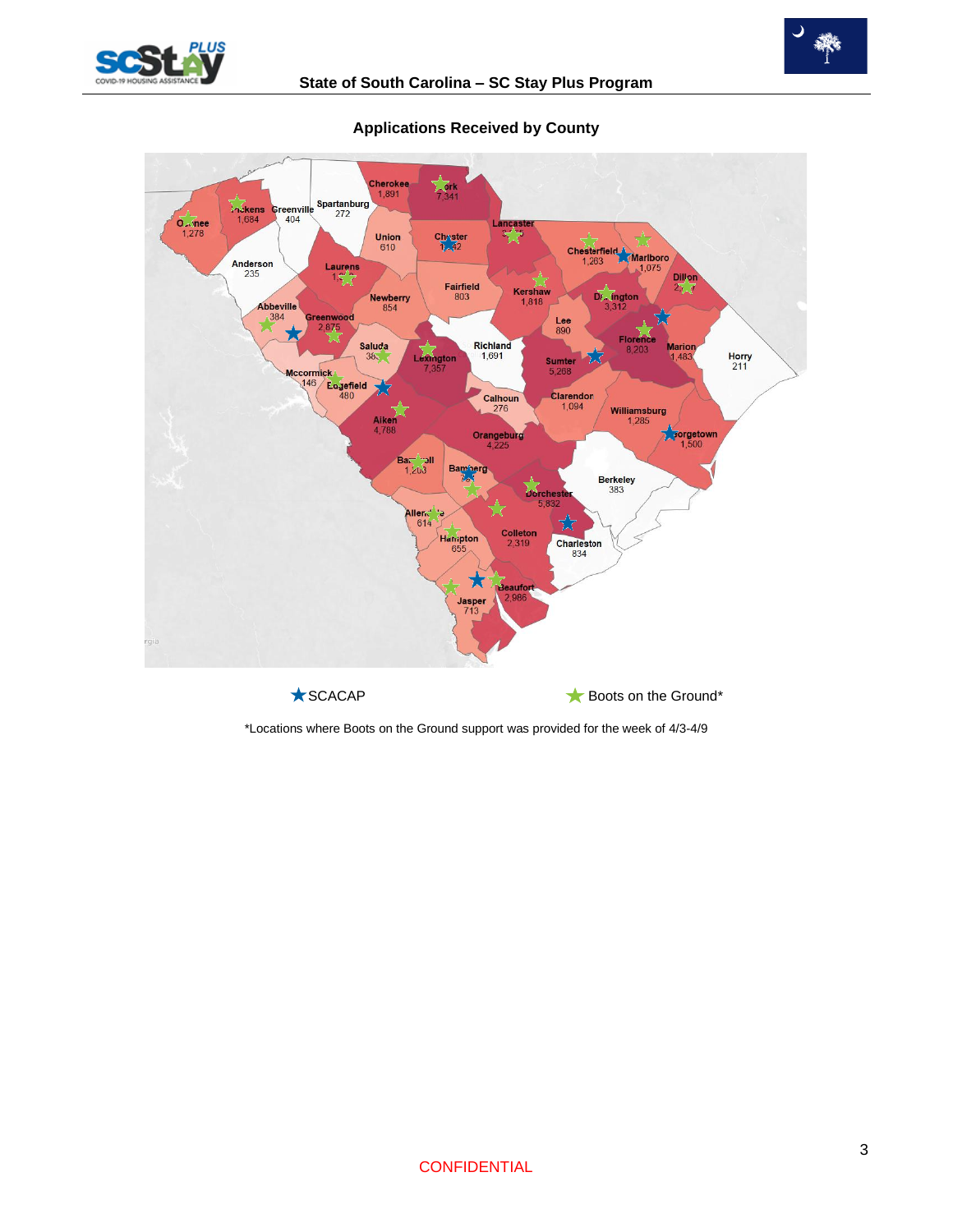



# **Team Progress (since 4/1)**

- Program Design
	- o 7,433 eligible recertification applications received so far
	- o Continued processing Duke, Dominion, and Edisto Electric Cooperative customer surveys ■ Credited over 2,800 customers for a total of \$2.7M
	- $\circ$  Continued receiving data from all Electric Cooperatives to make outbound calls to those customers next week
- Application Review and Determination
	- Review team continues to process applications in the Pending Quality Control and Pending Review queues.
	- o Continued to process Recertification applications along with existing applications and those requiring priority reviews such as evictions and special cases
	- o 4,545 applications processed this week
	- $\circ$  Since we last met, sent payments to 4,485 households for a total of \$19.8 and approved 4,139 applications
- **Communications** 
	- o The team has identified new potential opportunities for in-person support services as well as grassroots awareness in several communities across the state. The opportunities include local festivals, events, and farmers markets. The objective is to share information at these community events to increase visibility for the program while also encouraging residents to spread the word to their neighbors.
	- $\circ$  The communications workstream has recently completed an assessment of the current environment of promotional materials. In response, the team has developed a new primary flier for public distribution. It will be added Community Outreach toolkit soon.
	- $\circ$  The in-person support team has aided in various community organizations over the past several weeks. For example, these efforts have recently included engagement with:
		- **EXEDENT EXEDERT EXEDERT IN A THE STARK IN BRANGER IN BRANGER IN BRANGER IN BRANGER.** Florence, Greenwood, Hampton, Jasper
		- Civic organizations such as the Salvation Army Shelter, Goodwill Works Center, Empower Development Center, United Way Resource Connection Center, Community Resource Center, SC Works, Family Promise, places of worship, and other social service agencies.
		- **•** The team also supports pop-up clinics and volunteer/community resource events upon request. This included events with Duke Energy.
	- Launch of next phase of paid media campaign promoting the program
		- **EXALUANEE:** The first round of text messages to low-income renters in 39 counties is planned for next week.
		- Digital video ads: The video, targeting renters in 39 counties, has been developed and will launch the week of April 18.
		- Latino Newspaper (newspaper ads): The ad is ready and will launch the week of April 25.
		- Latino Radio (radio spots): The ad is ready and will launch the week of April 25.
	- o Designed joint SC Stay Plus and SC Homeowner Rescue post card for utility company combined outreach to their customer base of renters and homeowners.
- Monitoring and Compliance
	- $\circ$  Ongoing periodic updates of review checklist to align with program design updates
	- o Continued review of payments to verify no duplicate checks are being issued for rental, utilities, and other payments.
- Payment